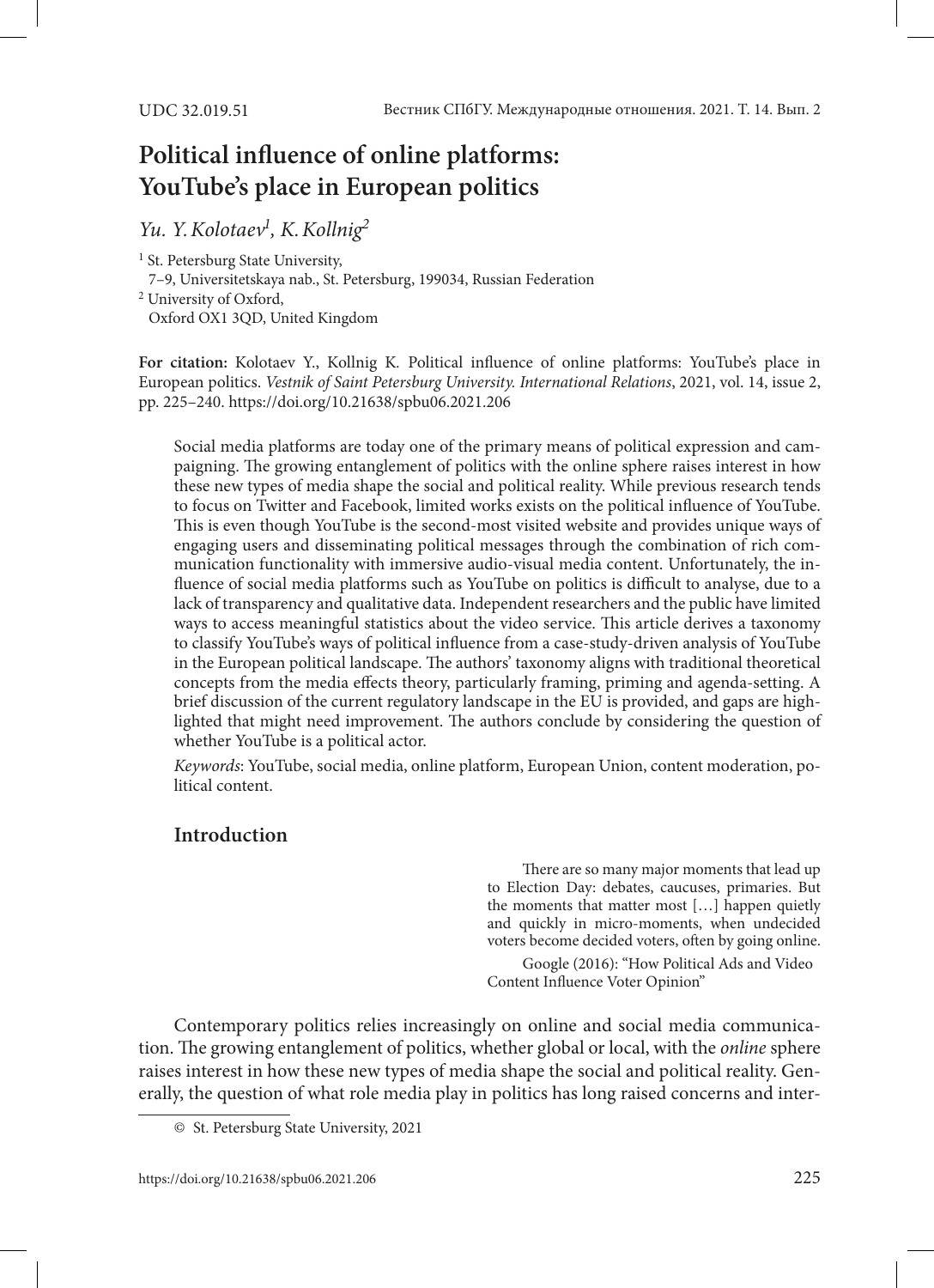est in the 20<sup>th</sup> century. Yet, the shifting nature of media from traditional forms (mass media) to the social network type (social media) reveals new patterns of the media's role in politics.

There is a great number of the new-type media that emerged over the last two decades. Commonly, social networks, such as Facebook and Twitter, attract most attention in this regard. However, there is one medium of even higher relevance, that has still received less attention, despite it being the most widely circulated medium around the world: You-Tube. It is the world's most famous video content distributor, started as a service to distribute videos in 2005. It was quickly acquired by Google the year after and today offers sophisticated functionality for people to connect and interact, thereby shifting from sole video distribution towards a social media platform.

While YouTube typically refers to itself as content 'distributor', there is growing doubt about its neutral role. The Cambridge Analytica scandal demonstrated how the masscollection of personal data might be used to sway the opinions of the electorate through personalised advertising. Since personalised advertising is the core of YouTube's business model, it has been argued that the service must drive user engagement to make a profit, regardless of the consequences for society [1]. Many scholars hypothesise that the content selection of YouTube radicalises online discourse and thereby threatens the political debate, democratic culture, and societal cohesion  $[1-3]$ . Conclusive evidence remains widely absent because of the difficulty in conducting meaningful analyses.

A major challenge in analysing the impact of YouTube is the lack of transparency and qualitative data. Independent researchers and the public have limited ways to access meaningful statistics about the video service, scrutinise its practices, and hold it to account. YouTube's influence on politics and society remains little understood.

To address this gap, we conduct a case-study-driven analysis of YouTube's political influence. Our analysis will focus on European politics and the way YouTube is included in political and social interactions as a medium and how this might render YouTube a political actor. Europe, and the European Union in particular, provide a good example for a multilevel study of YouTube's interactions and activities on the national and supranational levels and its compliance with regional digital legislation. For more coherence, we first categorise the different dimensions in which YouTube may exert political influence and substantiate these observations with examples. In doing so, we will apply concepts from media analysis, particularly *framing, priming* and *agenda-setting*. Then, we relate our findings to the current EU framework, and identify potential gaps that might need regulatory attention.

#### **Background**

Since its creation in 2005, YouTube has been a video-hosting for user-generated content. Initially, user-generated videos were perceived as a poor basis for stable income and profit [4]. But already in 2007, some observers have noted not only the success of the business model but also the increasing influence of YouTube, calling the coming 2008 US Election "the YouTube election" [5]. There increasingly emerged a self-identification dilemma for YouTube: while being an open video platform for everyone, it also had commercial interests and started to enter the political arena. Politicians began to use YouTube as an instrument to access a wider public audience. This tendency of the platform's "politization" continued during the EU elections in 2009, when YouTube launched an EU elections channel under the name "Questions for Europe" [6].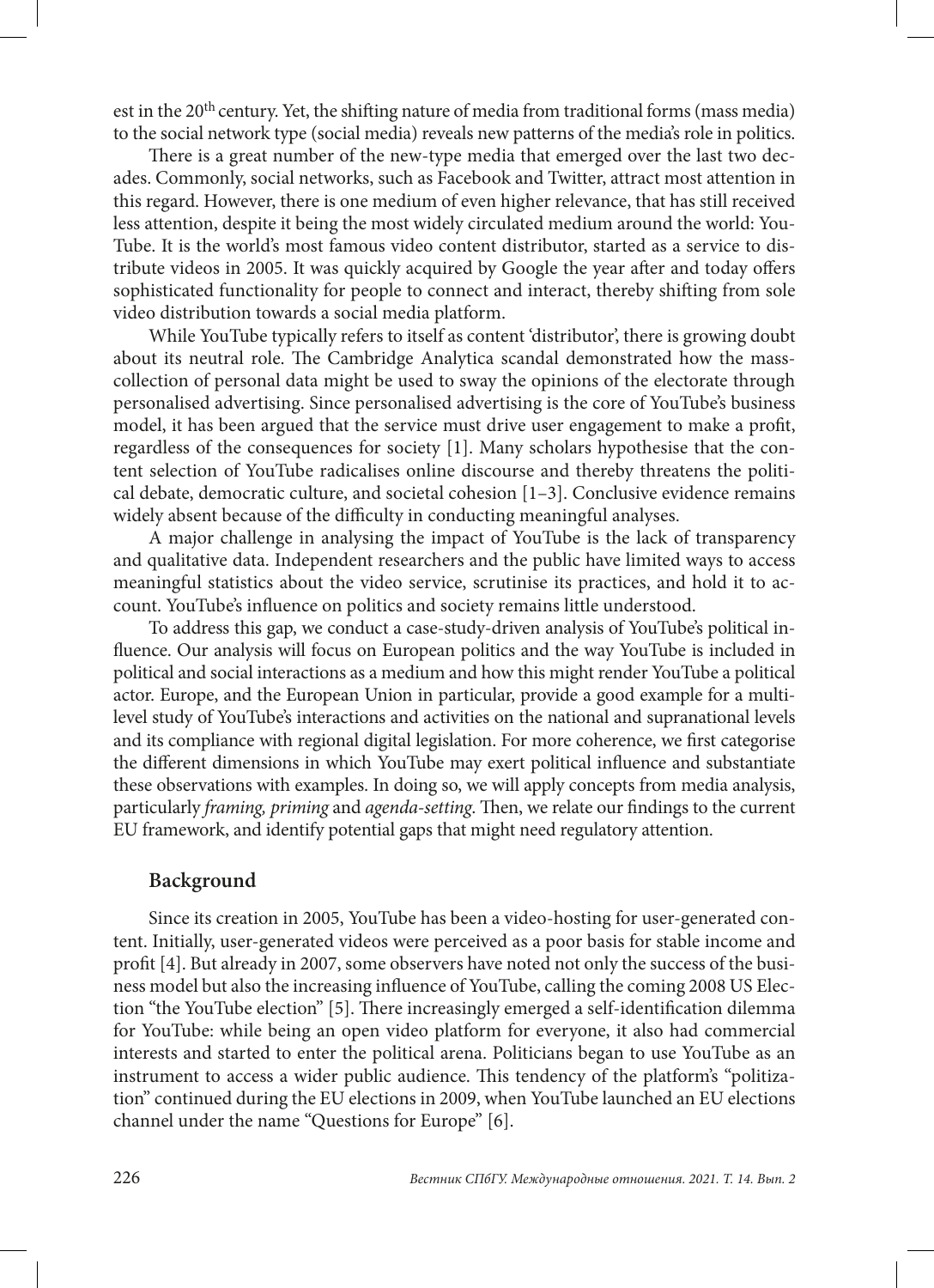In the early 2010s, the first academic articles appeared related to the political dimension of YouTube [7]. Considering the term "platform" as a framework for YouTube's selfidentification, some researchers highlighted that the video-content provider becomes one of "the curators of public discourse" [7]. Following up, in 2014, L.Ricke published a book on the impact of YouTube on U. S.Politics [8]. Motivated by new insights into the ways the platform influences social relations, he emphasised that "although primarily situated as a commercial enterprise, YouTube has become a pervasive and vital political communication tool" [8, p. 1].

Indeed, in the same year, YouTube publicly declared itself an "important *platform* where citizens engage with their governments and elected officials" (emphasis added), thereby showing that the platform has become an essential tool for political communication [9]. This self-manifestation as a "platform" signifies the most crucial theoretical questions of whether YouTube acts as an open, engaging and equally accessible "forum" for political communication (without any kinds of manipulation or distortion), or increasingly as a political actor.

The openness of YouTube raised doubts very early on. T.Gillespie noted in 2010 that "to the degree that information intermediaries like YouTube claim to be open… the kinds of interventions and choices these providers actually do make can be harder to see" [7, p. 359]. Indeed, the term "platform" is a discursive trap. It suggests openness and neutrality, which can never exist if content is filtered and ranked, as done in the case of YouTube. In 2015, a paper on online campaigning analysed how "traditional and non-traditional" actors can spread their messages on YouTube, underlining how YouTube is skewed towards the traditional mass media outlets and struggles to democratise the public debate truly [10]. Indeed, the usage of the term "platform" to characterise YouTube indicates that there is a lack of "sufficiently precise language for attending to these kinds of interventions and their consequences" [7, p. 360] making the idea of YouTube as a platform bounded, if not distracting from the core issues.

Recent studies on social media also reveal "that alongside immediate communication power (such as networking, networked and network-making power), social media also has … 'systemic opinion power'" [11, p. 846]. Such power means the ability to "create dependences and influence other players in a democracy" [11, p. 846]. In the case of YouTube, this might lead to the creation of a distorted picture of reality [1], by changing, shifting, and radicalising the public discourse on political matters.

Besides this, another question remains understudied. Insufficient attention is being paid "to the growing trend by… YouTube to move into the active role of content editors" [11, p. 849]. The matters of content moderation become yet another prerequisite to outline the actorness of YouTube. To some extent, the possibility to frame and limit inappropriate political content has been manifested in the 2020 guidelines on YouTube's support for elections [12]. This, together with the aforementioned incidents of access limitations, has already amplified the concerns of the possible "quasi-governmental" actorness of YouTube [13].

Overall, there emerge two significant issues related to YouTube. First, YouTube possibly transcended its self-image of a "platform", having already become a quasi-actor in politics. Second, the growing systemic opinion power of platforms — such as YouTube might require new remedies, given the impact on freedom of speech and equal participation in the democratic process.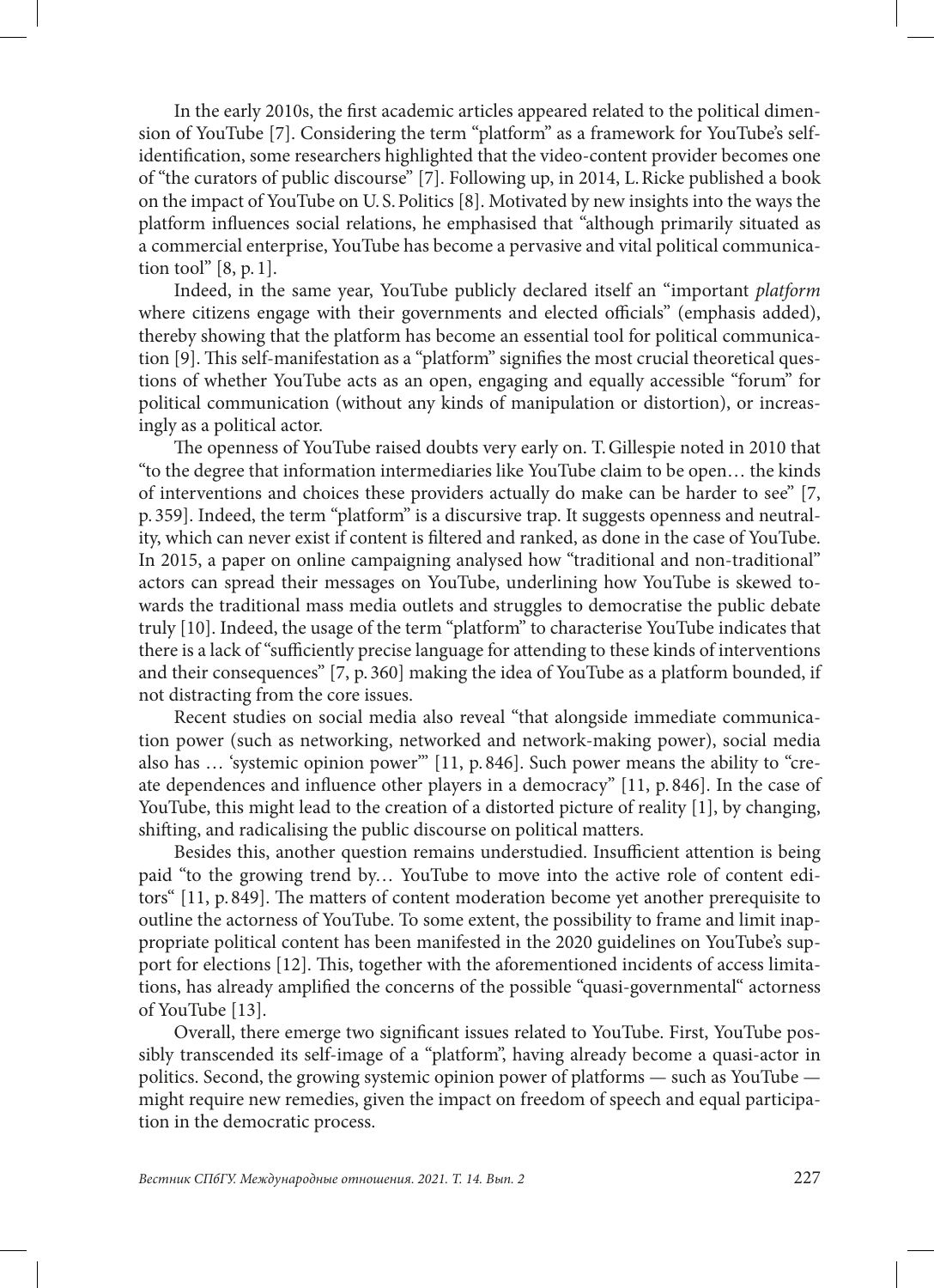#### **Power and actorness of mass and social media**

Both identified issues relating to YouTube raise the question of what political power a platform or media can pose. This question has a long history in political and media studies, even before media based on an online network logic, i. e. social media, started to challenge traditional mass media.

In the early 2000s, political and media studies came to several basic assumptions about the political and discursive powers of media, including the abilities of *framing, priming and agenda-setting* [14–17]. The three concepts are highly interrelated. Framing is a "process of culling a few elements of perceived reality and assembling a narrative that highlights connections among them to promote a particular interpretation". Priming and agenda-setting supplement this process by raising "the salience or apparent importance of certain ideas" and "defining problems worthy of public and government attention" respectively [18, p. 164]. Through a set of discursive practices, the context of a certain message, event or statement can be changed by the media in a certain way corresponding to a particular agenda. This highlights the potential threat of *systemic opinion power*.

These abilities of (traditional) media were detected in the context of the mass media influence on public and political discourse. In terms of critical discourse analysis, interconnections of politics and media resulted in the emergence of mediatised politics which "is sometimes seen as the colonization of politics by the media, and sometimes seen as the colonization of the media by politics" [19, p. 200]. This premise leads to the understanding that in the contemporary context as well as previously "restricting the role of the media to their primary function of information dissemination is not only a deficient description of the media, but also means distorting and underestimating the legitimate active role of the media in the process of opinion formation" [20, p. 183].

Even though the medias' discursive influence has been recognised, a relevant question remains. To what extent are the features of traditional mass media relevant for social media? Initially, the term "social media" itself was contested ("because it implies that traditional media do not encompass a social dimension") [21, p. 23]. The interactive and networking possibilities of social media platforms showed a shifting approach to media. As highlighted by U.Klinger and J. Svensson, "network media logic differs from traditional mass media logic in three different but interrelated dimensions: the production of media content, the distribution patterns of information, and the way people use media" [21, p. 34].

As for the political sphere, the shift from mass media logic to social media has shown limited impact on how political actors use media. Even in contemporary social relations, the *broadcasting* function (and not the networking possibility) "continues to be central to political social media practices" [21, p. 24]. The interactive potential of social media is used only partly [22; 23]. This shows continuity in the existing practices of media usage by political actors. Even if broadcasting remains the essential function of media, the network logic of social media has altered and changed the way politically relevant information is disseminated and received by the social media users. Already in 2011, *Foreign Affairs* asserted "the political power of social media" [24], showing that social media platforms are increasingly becoming active participants and mediators in political (and international) relations. This political power can be utilised by social media and other stakeholders in different ways (including framing, priming or agenda-setting). However, there is no strict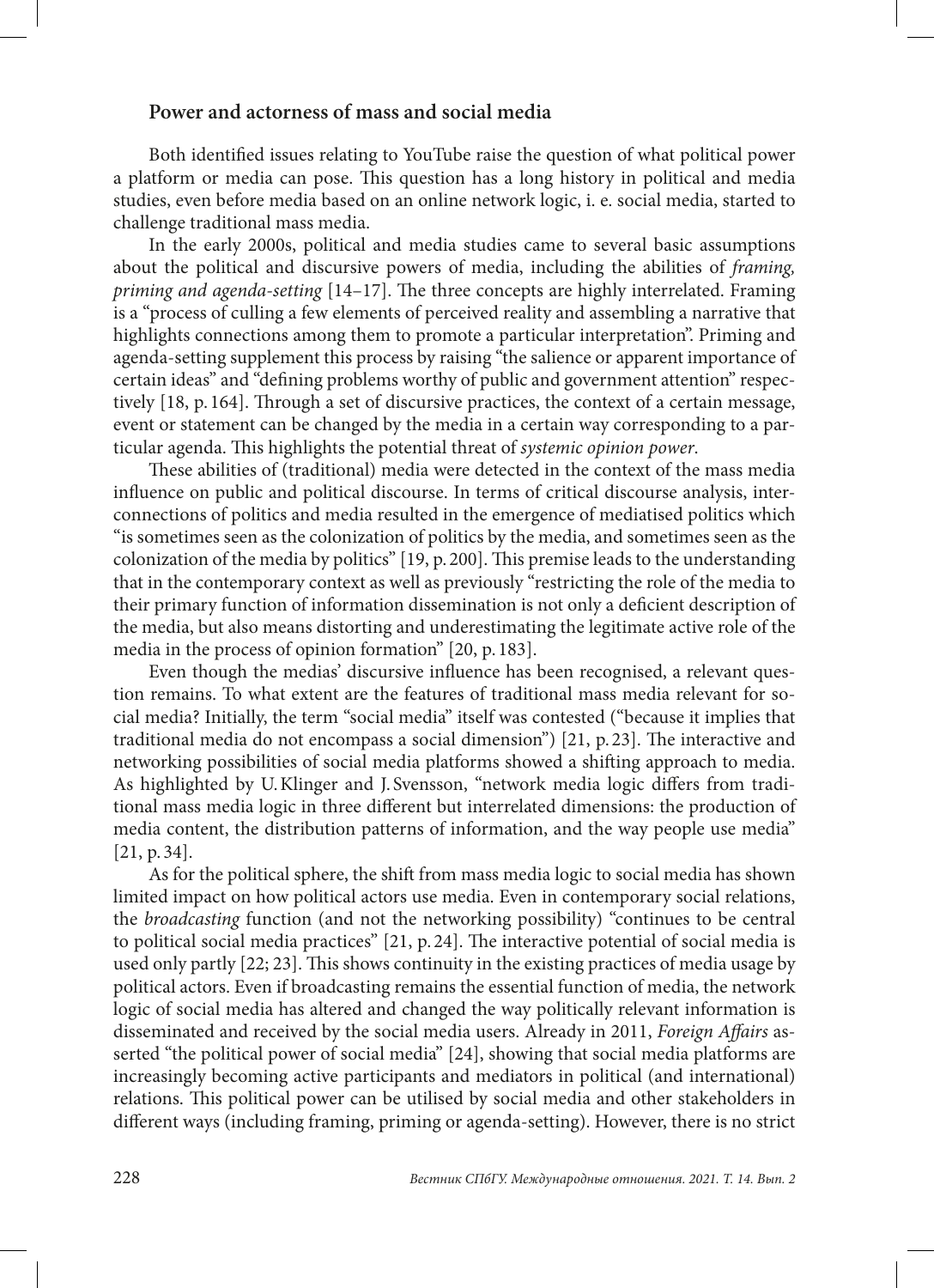answer to the question of whether the existence of such power shows the presence of actorness.

Answering this question, another researcher on media actorness, B.I.Page, stressed, that the "political actor" concept (applied to the media or anyone else) "implies observable action that is purposive (though perhaps functional rather than consciously intended) and sufficiently unified so that it makes sense to speak of a single actor" [25, p. 20]. In this context, there is a need to examine the potential purposive and unified actions of a social media, i.e. YouTube, to understand its possibility to be perceived as a political actor. In doing so, we will assess potential ways, in which YouTube can perform political actions or display political power and to what purpose. To complement this assessment, we will examine the possibility to apply the concepts of framing, priming and agenda-setting to the actions of the social media.

## **Types of political influences**

YouTube's prominence in online media gives rise to political influence in many ways. Motivated by how traditional mass media spreads certain ideas or beliefs, we propose that these ways of influence fall in the case of social media such as YouTube into three distinct categories: direct (framing effect), indirect (priming effect), and hybrid (agenda-setting effect) ways. The following discusses how each of these three groups act politically, by drawing on relevant examples from Europe. While our choice of examples is geographically restricted, similar ones might be found in other regions.

In our case study, we drew on diverse examples from European politics connected to YouTube's activity beyond its status as a solely economic entity. The selection of the examples was based on a qualitative analysis of primary and secondary sources, including official statements by public and private bodies, as well as newspaper articles. The presented taxonomy of the types of political influences arose from a systematic comparison and thematic analysis of the identified sources. We summarise the results of our case study in Table 1.

| Direct (framing) | Indirect (priming)                           | Hybrid (agenda-setting)              |
|------------------|----------------------------------------------|--------------------------------------|
| Lobbying         | (Personalised) Advertising                   | Content Moderation and<br>Censorship |
| Direct Messaging | Hyper-Personalisation<br>and Platform Design | Hosting of (Political) Content       |
| Self-Marketing   |                                              |                                      |

*Table 1.* **Summary of case-study in this document: The ways of YouTube's political influence fall into three distinct categories that align with three major media effects**

#### **Direct**

Direct political influence can be categorised into lobbying, direct massaging and selfmarketing, depending on the audience and the tools used to promote a particular idea or interest of YouTube. All of these categories imply to a significant degree the *framing effect*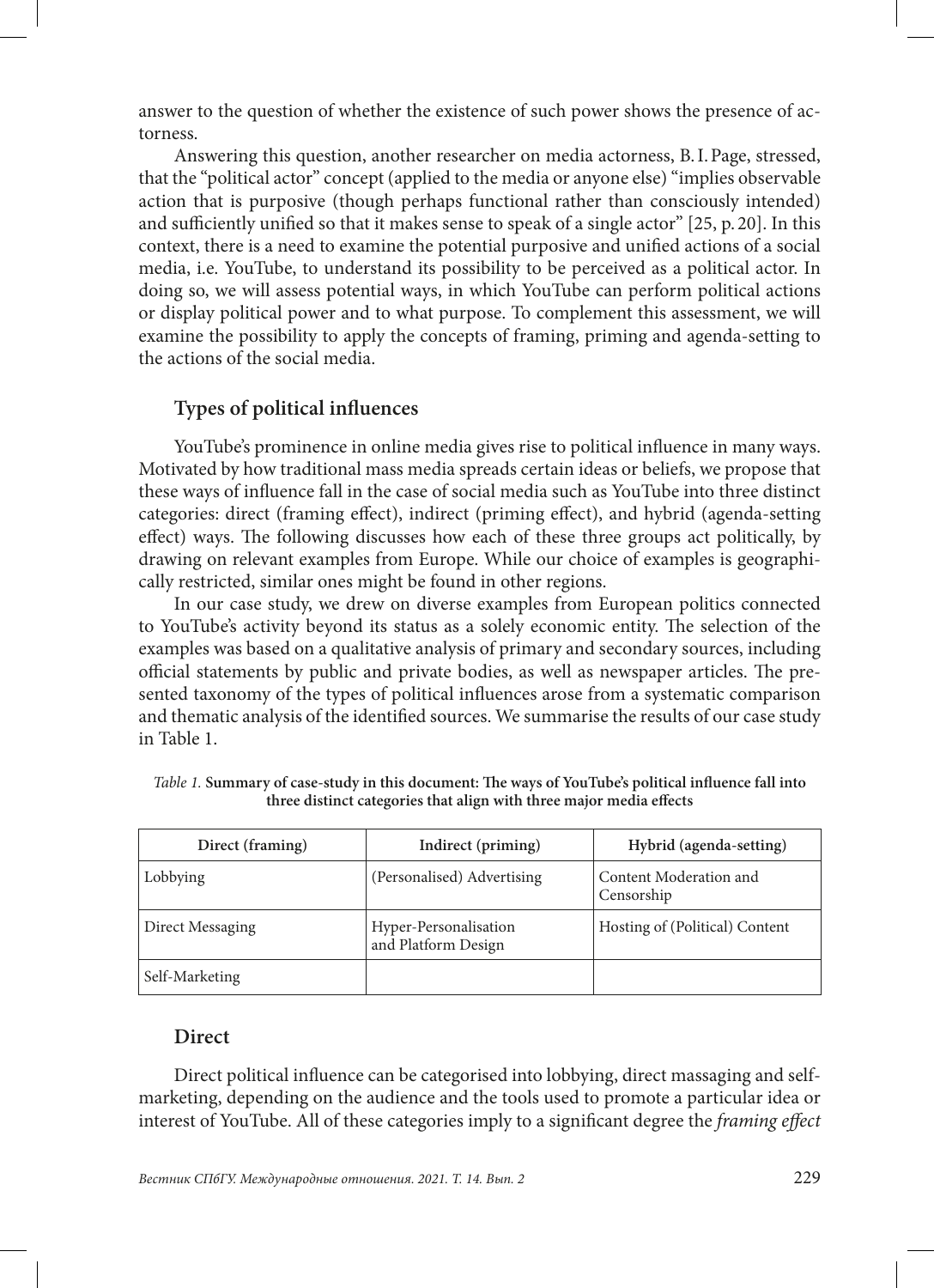due to the inherent logic of the promoted message, and allow YouTube to act as a political agent, assembling a narrative with a particular interpretation in a unified and purposive way. Still, the framing happens not through the dissemination of a textual interpretation of particular events while highlighting news, but through the promotion of a causal interpretation or moral evaluation of certain problems [26].

## *Lobbying*

Corporations have long used lobbying to influence policy in their favour, and You-Tube is no exception. Ample theoretical evidence proves that lobbying can be effective. Famously, Mançur Olson argued in his 1965 *The Logic of Collective Action* that small groups can often override the interests of large groups — such as the unorganised societal majority — due to the different organisational costs [27]. More recent economic research provides empirical evidence that indeed "economic elites and organised groups representing business interests have substantial independent impacts on U. S. government policy" [28, p. 565]. The average YouTube user might be at a disadvantage to the shareholders behind the company.

In the EU, in-house lobbying becomes a way to influence certain relevant decisions on a multi-level basis. A recent attempt in this regard is the debate around the EU Copyright Directive. YouTube CEO Susan Wojcicki directly stressed in an open letter on YouTube's 2019 achievements, that she was involved in a dialogue with policymakers. On the local level, it included the explanation of the creator economy's value while "meeting with governments and inviting local creators to help explain to legislators how Article 17 (formerly known as Article 13) could affect creators" [29]. The attempt to "advocate for responsible copyright reform" becomes a frame used by YouTube while lobbying. Still, the framing of the debate on EU Copyright Directive shows YouTube's self-interest, which gives the lobbying a purposive nature. The self-interest is connected to the increased liability of the platform under the Directive. Yet, direct lobbying was not the only instrument to frame the public opinion on Article 17.

## *Direct messaging*

Another way of YouTube's political influence is the engagement of its own users in the political process through direct messaging. This approach is similar to lobbying, but has a different audience. While the primary target in lobbying are policy makers, direct messaging aims at individual users to sway their opinion in one way or another. Due to the large YouTube user base of more than 2bn monthly active users [3], YouTube is in a special — if not unique — position to be able to deliver (political) messages to such a vast number of users. It is difficult to perceive how any traditional news company or communication medium could match the reach of YouTube.

In the similar case of the EU Copyright Directive, YouTube tended to frame the users' and creators' opinion to strengthen its lobbying capabilities. In a clear statement on the negative implications of the Directive Susan Wojcicki encouraged content creators to "tell the world through social media (#SaveYourInternet)… why the creator economy is important" [30]. In its appeal to "take action immediately" YouTube started, as characterised by several media, "one of its most aggressive consumer-facing lobbying efforts"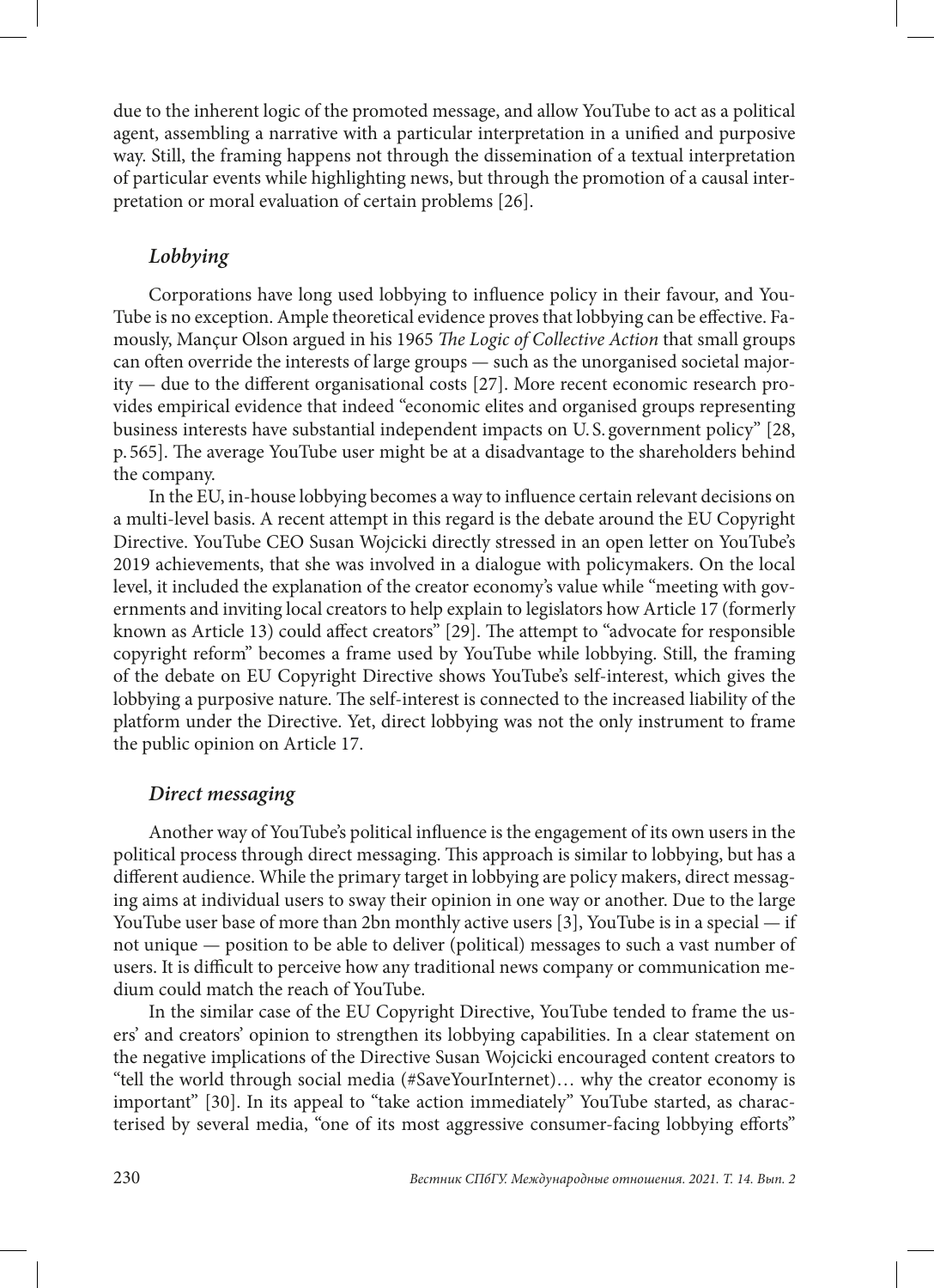[31] to protect the platform's profitability [32]. In the end, dozens of YouTubers from EU countries supported the #SaveYourInternet campaign leading to the improvement of the Directive's final version in 2019.

To our best knowledge, there are no apparent examples of YouTube using direct messaging to promote the political interests of other corporations. However, YouTube engages in various collaborations to produce video content, through which the platform necessarily promotes a certain agenda. YouTube might also promote the political interests of other organisations indirectly (e. g. through the dissemination of advertising), as we discuss in the following sections.

## *Self-marketing*

Self-marketing is another instrument through which YouTube acts as a political agent. The company uses public communications, including its blog, policies and website, to frame how it is perceived. One of the most well-known examples is the self-characterisation as a "platform", which YouTube has long used in public communications [4]. The term suggests a neutral role as a content distributor, and indeed, YouTube currently faces limited liability for content on its platform under EU and US law because of this role. Yet, platforms, such as YouTube, choose what content is seen by its users and distribute content for a profit. The self-framing as a neutral platform distracts from this role, and does not allow for the precision needed to scrutinise the business practices of YouTube [4] and its political influence.

During the last years, contradictory examples of YouTube's self-marketing can be found on the blog of the company  $[33]$ . Here, YouTube presents itself as an effective — if not essential — way to reach voters in elections. Thereby, the platform puts forward a narrative to legitimise new ways of influencing public opinion, notably personalised ads. At the same time, more recently, YouTube tried to stress its efforts to become a "reliable source for news and information" and an "open platform for healthy political discourse" [12]. This dichotomy reveals the inherent contradiction in YouTubes role as a profit-oriented company and as a political actor responsible for equal access to an open social dialogue on the platform.

#### **Indirect**

There is a range of indirect ways in which YouTube may distort the political agenda. The notion of indirect influence includes priming which occurs by emphasising certain politically and socially relevant ideas and stressing those arguments that can sway the user's opinion. An example of indirect influence are ad campaigns that "do not promote a certain party or candidate, but the subject matter and message would favour certain candidates and parties because of their aligned agenda" [34, p. 11]. This brings indirect influence close to agenda-setting, but, in its nature, it is built on indirect stimulus. Thereby, one of the most important aspects of priming is its dependence on the idea's accessibility in the human mind based on the *frequency* and *recency* of the user's exposure to an idea [16]. A platform can manipulate both the frequency and recency with which content appears in the user newsfeed or recommendations. The main instruments are the advertising and personalisation tools ingrained in the design of YouTube.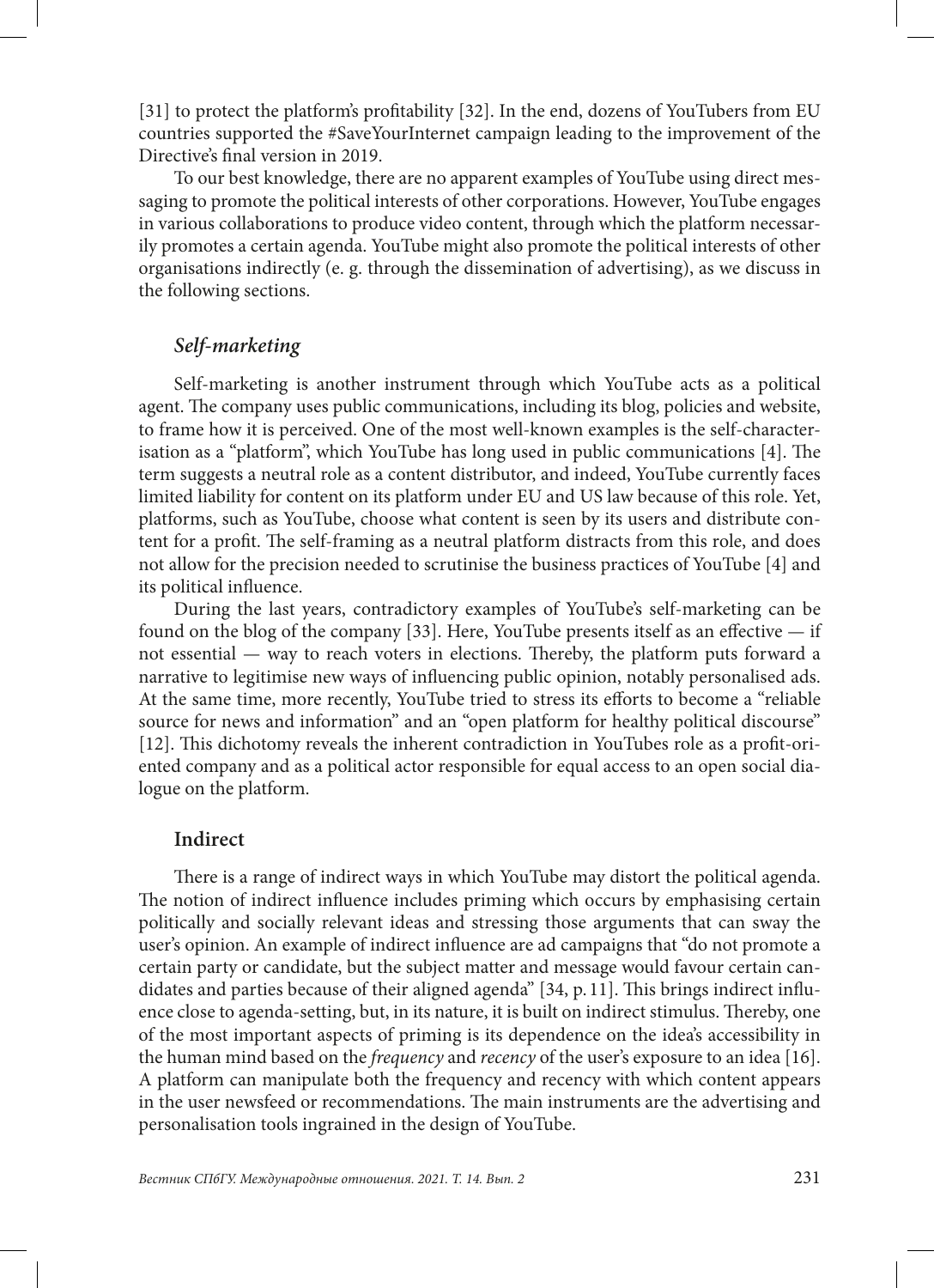#### *(Personalised) Advertising*

YouTube acts not only as a platform for videos, but also for ads. Just as for sharing videos, almost everyone can deliver political messages on YouTube, by purchasing advertising on the platform, given they follow the rules and guidelines set by YouTube. By allowing for advertising (whether political or not), YouTube determines what opinions users are exposed to, and thereby influences public discourse. A similar line of arguments applies, as laid out in the rest of this article. While YouTube commits itself to quality checks on the ads with special rules for political ads, YouTube's moderation of ads poses the same tensions around freedom of speech, commercial interests, and the health of public discourse as the moderation of video content. YouTube's advertising moderation (alongside content moderation) constitutes a de facto monopoly in conditioning the distribution of video content on the Internet. It derives from YouTube's market dominance in video hosting and the absence of transparency measures in the moderation process (for example, the decision processes to determine the rules for political ads are not published).

This problem is also present in the European context. Isabella Adinolfi MEP raised the concern that "some YouTube contributors are claiming that their videos have been unfairly deprived of the advertising proceeds from the platform" [35] with the EU Commission. This stresses the potential negative outcomes of YouTube's advertising moderation. Still, the European Commission notes that social media platforms "remain free to organise matters such as advertising policies" [36]. Thus, even under the threat of violating several fundamental rights, the advertising rules of platforms such as YouTube in the EU remain subject to limited judicial safeguards.

Through its ability to impact and define the number and nature of ads, YouTube can raise the salience of certain messages and ideas. Even if not used directly or deliberately, it could "in practice constitute a violation of the freedom of expression" [35] or lead to an intentional or unintentional priming effect. Both consequences originate not only from YouTube's "advertising power" itself but also from the platform design. For example, algorithmic (advertising) moderation  $-$  as done on YouTube  $-$  is known to struggle to understand the true meaning of content, given the current limitations of the underlying natural-language processing technology (NLP).

### *Hyper-personalisation and platform design*

YouTube — as other social media — provides a hyper-personalised user experience. This hyper-personalisation of YouTube is expressed in many ways, including video recommendations on the landing page and the next-up recommendations, the search functionality, and the obligation to create a user account to access certain functionality of YouTube. This raises concerns about the design goals of YouTube.

There are doubts about how well the design of YouTube is aligned with the interests of its users. More time spent on YouTube means more opportunities for Google to serve ads, and potentially increase revenue. Because of this, the service has widely been accused of luring users into spending ever more time on the platform. For users, more time on YouTube might bear negative effects on their well-being (including different kinds of social and psychological harms). An emerging body of literature on digital self-control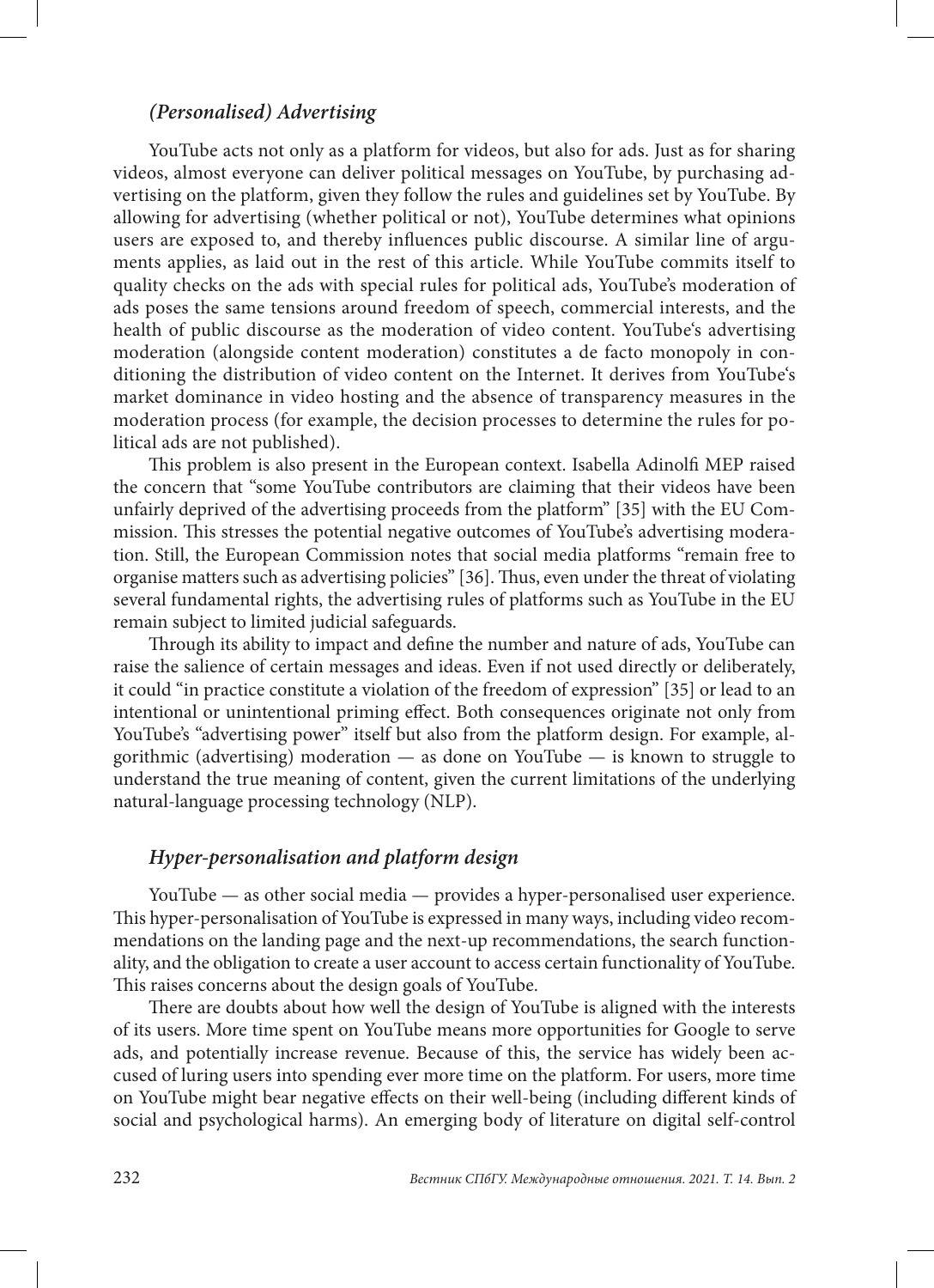suggests that users often struggle to exert a meaningful choice over their technology use, and that platforms — such as YouTube — apply patterns to exploit human psychology for their ends [5].

The way, in which YouTube is designed, matters, and it can have negative effects on individuals, society and the public discourse. The personalisation of content gives the platform a clear picture of a user's preferences and information consumption. Provided a malicious intent, such knowledge can give broad opportunities for intentional priming. The personalisation mechanism might have the capacity to manage the amount and recency of certain content, which can be further used to create an indirect stimulus for certain biases in social and political preferences.

Even if the malicious use of personalisation is an unlikely (but daunting) prospect, two pressing issues still arise globally. First, YouTube's algorithms might radicalise people and their opinion due to the algorithm's potential bias toward inflammatory content (as it tempts users to stay longer on the platform) [1; 3; 37]. It has been argued that "YouTube monetizes influence for everyone, regardless of how harmful their belief systems are" [38, p. 43]. This can be an example of "unintentional" priming through constant suggestions of watch time maximising content. The second issue is connected to the recommendation algorithm itself. Due to its proprietary nature, the underlying incentive structures remain opaque [39]. Given the priming possibilities, there is a clear need for increased algorithmic transparency.

## **Hybrid**

There are further ways of YouTube's influence on elections or political developments that classify neither as direct nor indirect ways. Rather, such influence has a hybrid pattern, wherein the platform utilised its intermediary position to define the type of content that is visible for users, thus emphasising certain issues over others. This suggests that YouTube possesses an agenda-setting capability, which appears in two forms. First, there is the moderation and censorship of content, i. e. the ability to define what and how content is (or is not) shown on the platform. The second form is the hosting of political content itself. Being an intermediary in this context includes the obligations for fair representation of the political debate. The exclusion or inclusion from the platform might be of crucial importance for the political representation and power balance. Being able to impact the political landscape gives YouTube unique levers of influence in politics.

#### *Content moderation and censorship*

According to YouTube's self-description, its global aim is "to give everyone a voice and to show them the world" [40]. This hints towards the fundamental problem of ensuring proportionality in free speech and deciding what world users should see on the platform. One of the most pressing problems related to free speech is currently the dissemination of different kinds of false information, fake news and hate speech in the digital environment. Ample empirical research suggests that false information spreads more easily on social networks because of its higher information content compared to truthful information [6]. This raises several crucial issues around YouTube. How should YouTube act on disinformation and misinformation? Should it be removed, or rather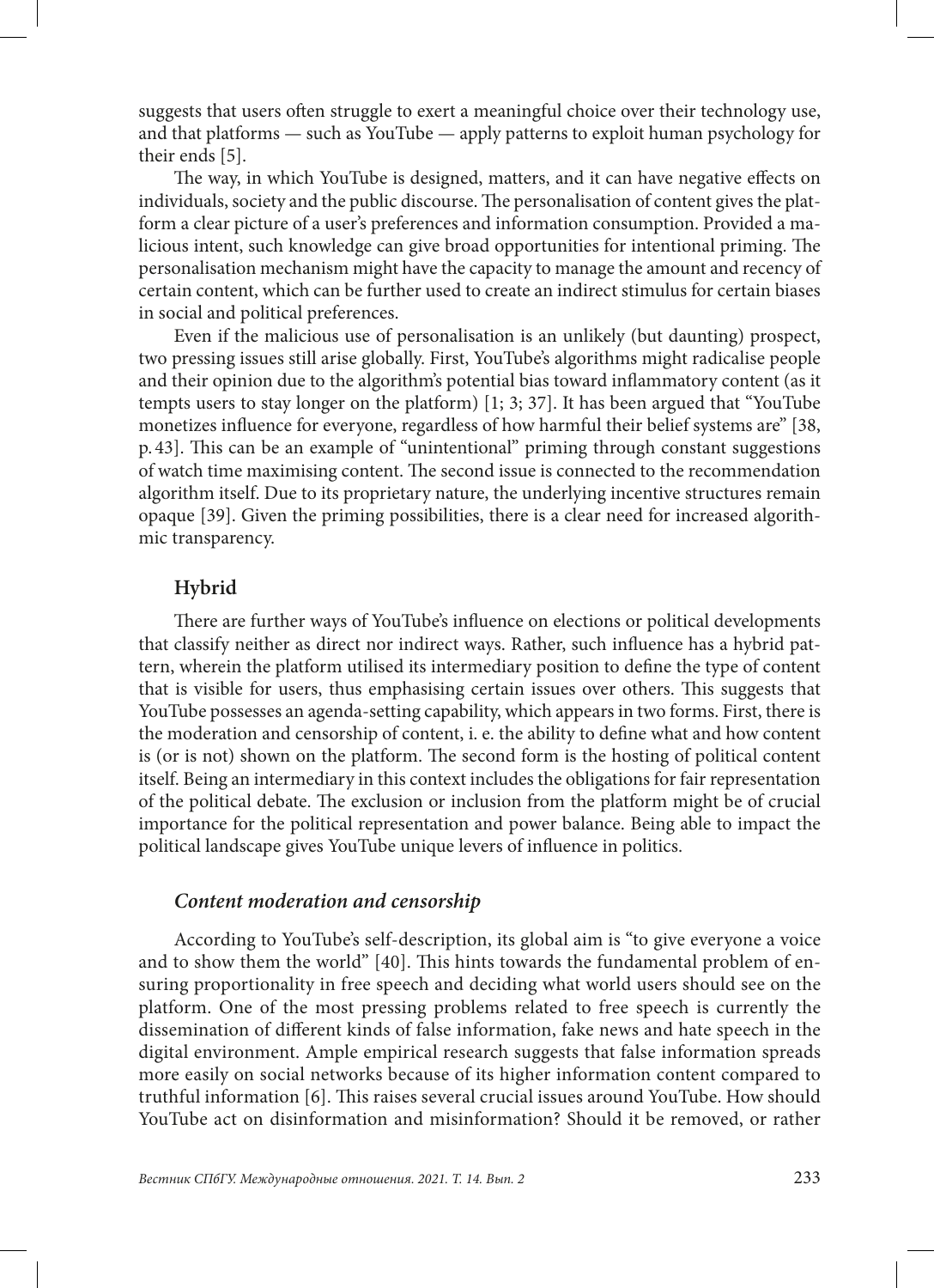its spread be reduced? These questions become even more difficult as different national contexts might lead to different conclusions, yet YouTube operates as a global company.

The scale of harmful content on YouTube has brought the platform in a position, where it needs to determine and regulate the (political) agenda of the platform. To fulfil this role, YouTube has been assigning ever more human moderators to content moderation, and been improving on their algorithmic content screening through natural language processing and machine learning [41]. Despite these efforts, problems with "over blocking" (wrongly taking down content, such as satire, remixed, and whistle-blowing content), the balancing between freedom of speech and "freedom of reach" [42] (reducing the visibility of problematic content, instead of removal), and lack of accountability and transparency persist in content moderation. External instruments to balance YouTube's power over content remain widely absent, sparking concerns that the current self-censorship of YouTube might do more harm than good [42].

The way in which YouTube performs the moderation can differ depending on the region. For example, fact-checking features for video searches are offered only in certain countries of Europe (and the US) [43]. This leads to disproportionate attention of You-Tube to certain countries, while missing others, and does not live up to the global nature of YouTube's role in the information space.

Beyond that, there are some cases that expose the challenging nature of YouTube fulfilling the role of a censor on its platform. One case comes from European politics. A French blogger accused YouTube of trying to censor an interview with the ex-President of the European Commission Jean-Claude Juncker [44]. Allegedly, YouTube threatened her further career prospects on the platform if she asked tough questions. Clearly, the extent to which YouTube could exert pressure on the blogger remains open. Yet, it reveals the potential pressure YouTube can exert on content creators and the political agenda.

An ongoing case is the complaint of the Russian government regarding the blocking of several news agencies by YouTube under the pretext of the violation of hosting rules. In a statement of the Ministry of Foreign Affairs of the Russian Federation YouTube's actions were considered as an "act of discrimination against Russian-language media resources" and "arbitrary censorship of content" [45]. The conflict revolves around diverging interpretations of free speech and harmful content, having led to widespread outrage of Russian officials and a draft bill targeting YouTube. This example demonstrates the increasing emergence of confrontations between the platform and a state, especially since state and media are often interrelated. Such kind of confrontation has a political nature and stresses once again several aspects of YouTube's actorness.

While determining the presence of a media or news agency and exerting thereby the agenda-setting function, YouTube acts in a functional (or purposive) way. The functionality is defined by the community guidelines and platform rules, which make its actions also unified.

#### *Hosting of (political) content*

Lastly, YouTube exerts political influence by hosting videos with political messages on its platform [46; 47]. Sometimes, these political messages might be obvious (e.g. in videos by politicians), sometimes this might be more subtle (e.g. by video producers conforming with certain political ideologies). Most of the content on YouTube is produced without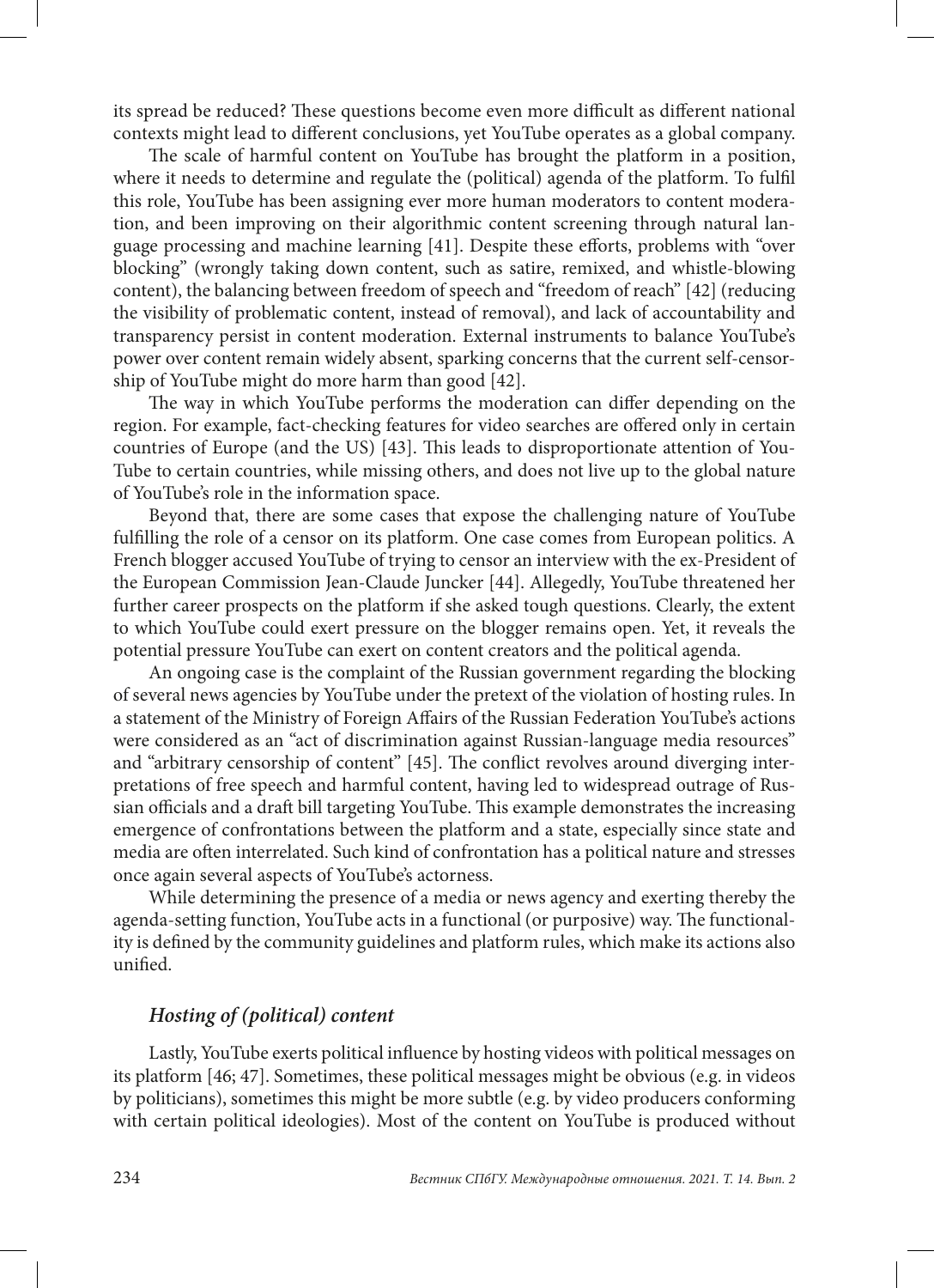the active oversight of YouTube. However, the design and rules of YouTube, including its monetisation model, sets certain incentives for the available content on YouTube. For instance, such might favour sensationalism (driving time spent on YouTube) over journalistic quality (potentially less sensational). Permitting certain kinds of content on its platform (as discussed in the previous point) can be seen as a direct way of YouTube's engagement in the political agenda on its platform.

Recent examples from across Europe suggest that YouTube increasingly becomes an important tool in political campaigning. Some of this is connected to the usage of You-Tube as the dominant communication instrument. For instance, the current Ukrainian president Volodymyr Zelensky conducted his successful 2019 campaign for office almost entirely on YouTube. Other examples include the above-mentioned interview with Jean-Claude Juncker and an interview of Emmanuel Macron with a young YouTuber ahead of the 2019 EU elections.

One of the most significant examples of YouTube's political influence is the so-called Rezo-case, wherein a German YouTuber produced a video ("Destruction of the CDU") in the run-up to the 2019 European Parliament elections. His video heavily criticised the leading German parties, particularly the CDU, the largest German party. By the election day, the video had reached more than 10 million views and sparked an unprecedented national discussion about the influence of online media on German politics. Ultimately, the European elections turned out as a disaster for the governing three-party coalition, reaching only 45% of the total votes, and only 20% amongst voters aged 18–24 [47].

The connection between the results of the elections in Germany and Rezo's video are still disputed, but this example revealed the potential audience reach and agenda-setting capability of the platform in a political context. Even if the video itself did not become a central factor in the voters' decisions, it shifted the public discourse in a politically highly intense pre-election period. Even if YouTube is only an intermediary in this situation, it possesses a certain actorness due to enable YouTubers to disseminate politically relevant information outside of traditional media.

#### **YouTube, a political actor?**

All the above-discussed kinds of political influence reveal a complex conflict in the perception of YouTube from a political perspective. The tension between YouTube as a political platform, that is to say a tool in political communication, conflicts with the recurring display of YouTube's actorness. To understand this conflict, it is essential to reconsider the features of an actor's behaviour, i.e. a unified and purposive nature of its actions.

Diverse examples of direct influence reveal YouTube's ability to manifest itself as a single actor pursuing its interest, e. g. in the context of European copyright regulations. While capable of pursuing political interests in a unified way, YouTube cannot be considered being as unified as traditional mass media. The main reason is the diversity of the content creators on YouTube, and the wide range of opinions and interests.

The purposiveness of YouTube's actions can neither give a straight answer to the actorness dilemma. Intentions and interests of YouTube are driven by financial motives. These aim at increasing advertising revenue rather than political power. The significance of financial incentives forces YouTube to stay apolitical. However, while "attempting to stay apolitical, YouTube consistently makes the political choice not to care about or pro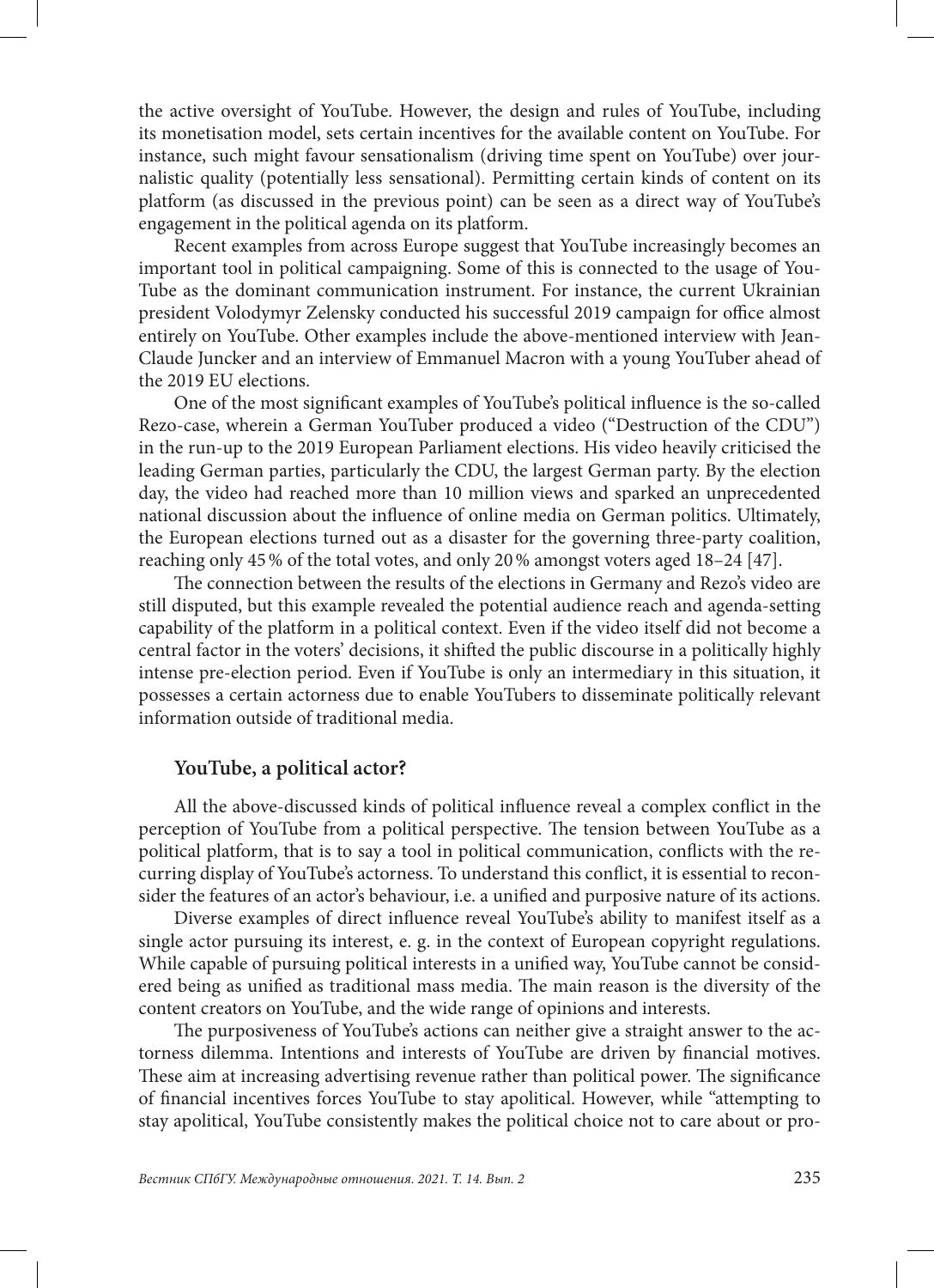tect vulnerable communities" [48]. Exploitation of the political landscape is a central externality of YouTube's business model.

Those two aspects reveal that the actorness dilemma cannot be unequivocally resolved. To solve this dilemma, YouTube needs to be rebalanced towards the company's self-understanding around promoting free speech in the digital age. A first step could be the acceptance of political responsibility. As previously done by traditional media, being commonly referred to as the Fourth Estate, YouTube and other social media should acknowledge their role in the political landscape. This is even more important than in the case of traditional media due to the sheer size of the audience and the resulting power. A second option could be the depoliticisation of the platform. There is some evidence that the users do not always welcome the political role of the platform [46]. Still, considering the commercial interests of YouTube, this would lead to a decrease in profit and, thus, it is less likely to be realised.

A more realistic way to tackle the emerging political actorness of YouTube would be regulatory remedies on the national or supranational level, such as the European Union. These remedies may be particularly important since there lacks clarity as to how YouTube localises its standards and algorithms to a particular country, given the opacity of the algorithmic system.

#### **EU legislation**

The most realistic way to govern the political influence by YouTube are regulatory remedies imposed by a national or supranational authority. With the EU being one of the largest and most active regulators of digital technologies and social media, this section considers how the political power of the platform could be governed within the existing legislative framework of the EU. We summarise our analysis of the EU regulatory landscape in Table 2.

| Legislative framework | Foundation                                                                                                                    | Problem                                                                                                         |
|-----------------------|-------------------------------------------------------------------------------------------------------------------------------|-----------------------------------------------------------------------------------------------------------------|
| Media law             | cultural diversity.                                                                                                           | Article 151 TEFU on the protection of Most media law regarding social stems<br>from EU member states.           |
| Data protection law   | personal data. General Data Protec- on individuals, less on media.<br>tion Regulation (GDPR) is main piece<br>of legislation. | Article 16 TFEU on the protection of Limited enforcement and strong focus                                       |
| Competition law       | fair competition.                                                                                                             | Articles 101 and 102 TFEU ensuring Current competition practices put li-<br>mited focus on data-related issues. |

*Table 2.* **Summary of our analysis of the EU regulatory landscape: Existing legislative framework in the EU and limitations concerning the regulation of the political power of YouTube**

One of the most obvious approaches to tackle the power of YouTube might be to tighten EU media law, as suggested by Natali Helberger [11]. While the European Union was founded as a foremost economic project, it has over time developed beyond that, towards an emphasis of media plurality as one of its pillars. This is enshrined in Art. 151 TEFU (Treaty on the Functioning of the European Union), protecting cultural diversity in the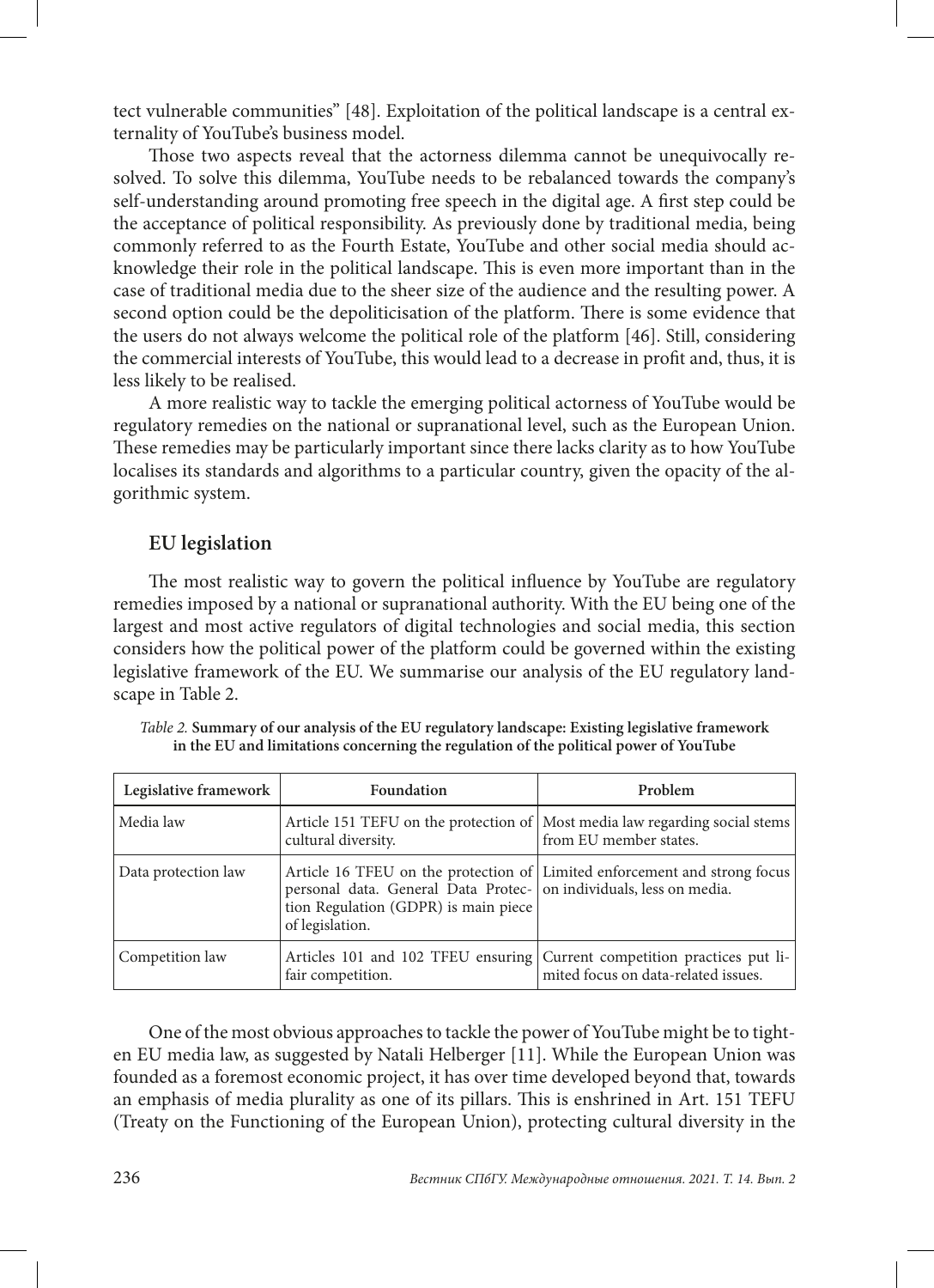EU. However, most media regulation remains in the hands of the EU member states, not the EU. Examples are the NetzDG and the Medienstaatsvertrag in Germany, proposing methods to decrease harmful content on online platforms while increasing proportionality of opinions. The current fragmented approach might not be enough, and media law needs to be evolved into targeting digital services.

Fragmentation around the regulation of data amongst the EU member states led to the introduction of the EU General Data Protection Regulation (GDPR) in 2018. The law combines tight rules on the use of personal data, i. e. data relating to *individuals*, with high fines of up to 4% of global annual turnover. YouTube's hyper-personalisation, particularly of advertising, would not be possible without the use of personal data. Despite the strict rules, enforcement remains the bottleneck of the legislation [49]. Data protection regulators with limited funding are tasked with taking on multi-billion-dollar companies. Indeed, problems around data are often not only issues of individuals — as governed by the GDPR — but problems for society at large. The GDPR was not designed to find solutions to these bigger questions, and the regulation of YouTube's political power might not lie within the realm of data protection regulators.

The area of competition law has been struggling with similar problems around enforcement. Corporate power and the abuse thereof are governed by Articles 101 and 102 TFEU. Competition authorities are tasked with enforcing these provisions, including overseeing mergers and acquisitions (M&A). Despite this, Google has been able to expand its access to data and influence over the digital ecosystem by hundreds of M&A transactions, none of which have been stopped [49; 50]. Arguably, the acquisition of You-Tube itself in 2007 was the first of such "data mergers", followed by Admob, DoubleClick, Crashlytics, and hundreds of other companies. Despite this increasing influence over data and the digital ecosystem, competition authorities have argued that the increased access to data does not pose a threat to competition, and that M&A transactions can go ahead.

To date, no designated EU regulation for social media companies, such as YouTube, exists. Instead, there are many different pieces of legislation, none of which aims at the political power of YouTube. Regulatory authorities do currently not have effective means to counterbalance the ongoing concentration of political power in the hands of YouTube. Despite this, there is a strong obligation for the European Union to protect equality in the democratic process: "In all its activities, the Union shall observe the principle of the equality of its citizens." (Article 9 Treaty on European Union.) This equality might be at stake. The European Union has realised the need to rebalance the digital ecosystem, emphasised by its Digital Single Market Strategy since 2015 and the upcoming EU Digital Services and Markets Acts. The pressure is high to find and implement appropriate remedies soon.

### **Conclusions**

The present article has analysed the manifold ways, in which YouTube influences the political agenda. The platform does so in 1) direct ways, through communicating its views to policy makers, users and the general public, 2) indirect ways, through strong personalisation of the user interface, particularly personalised advertising, and 3) hybrid ways through the nature of YouTube itself as a video sharing platform that is increasingly used for political expression, with both positive and negatives impacts on the democratic society.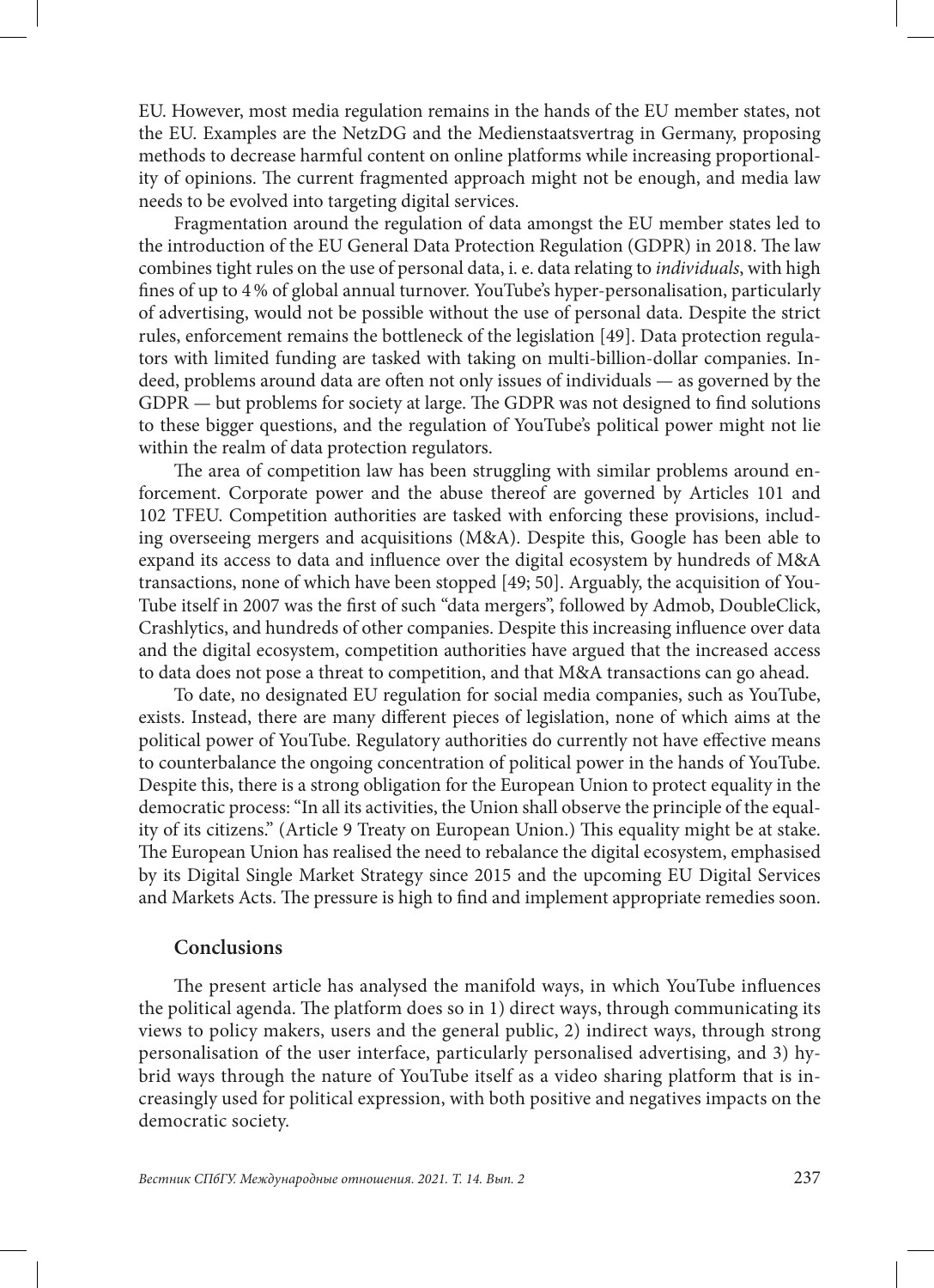Because of these various ways of political influence, YouTube acts sometimes as a political actor. While YouTube may not aim to change the political agenda, its current design often inadvertently does. This can put great power into the hands of a small, unelected group of circles behind the company. Current EU legislation struggles to provide effective remedies against this increasing political power of YouTube. The UK Competition and Markets Authority suggested putting the oversight of social media into the hands of a super regulator, which might be a role model for the EU [51]. The strong alignment of YouTube with financial incentives underlines the potential effectiveness of regulation: if the incentives are shaped adequately, YouTube will adapt. In the meantime, there will be limited need for YouTube to rethink its business model.

This article has shown that much of the power imbalance arises from the design of YouTube. The platform exposes users to political content, political ads, and a range of possible distractions. If users were offered a *meaningful choice* to overcome these potential harms, this might already be enough to fix the most acute issues around YouTube. For instance, options might be reducing the personalisation of the user experience by default, reducing the visibility of political content and ads, or democratising some of the decision processes behind YouTube, e. g. through petition platforms to which YouTube must react once a certain threshold of support from users is reached. It should be easy to implement such changes and could bring great benefits to users and society more generally. Yet, any lasting change will require the engagement of all relevant stakeholders. While regulation might be one of many ways to initiate such a process, the will of the users will be essential.

#### **References**

1. "*Fiction is outperforming reality": how YouTube's algorithm distorts truth*, February 02, 2018. Available at: https://www.theguardian.com/technology/2018/feb/02/how-youtubes-algorithm-distorts-truth (accessed: 13.01.2021).

2. Stein, L. (2013), Policy and Participation on Social Media: The Cases of YouTube, Facebook, and Wikipedia: Policy and Participation on Social Media, *Communication, Culture & Critique*, vol. 6, is. 3, pp. 353–371.

3. *YouTube's algorithms might radicalise people — but the real problem is we've no idea how they work*, January 21, 2020. Available at: [http://theconversation.com/youtubes-algorithms-might-radicalise-people](http://theconversation.com/youtubes-algorithms-might-radicalise-people-but-the-real-problem-is-weve-no-idea-how-they-work-129955)[but-the-real-problem-is-weve-no-idea-how-they-work-129955](http://theconversation.com/youtubes-algorithms-might-radicalise-people-but-the-real-problem-is-weve-no-idea-how-they-work-129955) (accessed: 13.01.2021).

4. *The trouble with YouTube*, August 31, 2006. Available at: [https://www.economist.com/busi](https://www.economist.com/business/2006/08/31/the-trouble-with-youtube)[ness/2006/08/31/the-trouble-with-youtube](https://www.economist.com/business/2006/08/31/the-trouble-with-youtube) (accessed: 13.01.2021).

5. *YouTube politics,* June 25, 2007. Available at: [https://www.economist.com/united-states/2007/06/25/](https://www.economist.com/united-states/2007/06/25/youtube-politics) [youtube-politics](https://www.economist.com/united-states/2007/06/25/youtube-politics) (accessed: 13.01.2021).

6. *YouTube launches online EU elections channel*, May 6, 2009. Available at: [https://www.euractiv.com/](file:///C:/CURRENT/%d0%9b%d0%b5%d0%bd%d0%b0/921062_6-2-2021%20%d0%b2%20%d0%b2%d0%b5%d1%80%d1%81%d1%82%d0%ba%d1%83%20%d1%81%d0%b4.%2028.06.2021/%d0%93%d0%9e%d0%a2%d0%9e%d0%92%d0%9e/6-2-2021%20%d0%ba%d0%be%d1%80%d1%80%d0%b5%d0%ba%d1%82%d1%83%d1%80%d0%b0%20%d0%bd%d0%b0%20%d0%b2%d0%bd%d0%b5%d1%81%d0%b5%d0%bd%d0%b8%d0%b5/ ) [section/languages-culture/news/youtube-launches-online-eu-elections-channel/](file:///C:/CURRENT/%d0%9b%d0%b5%d0%bd%d0%b0/921062_6-2-2021%20%d0%b2%20%d0%b2%d0%b5%d1%80%d1%81%d1%82%d0%ba%d1%83%20%d1%81%d0%b4.%2028.06.2021/%d0%93%d0%9e%d0%a2%d0%9e%d0%92%d0%9e/6-2-2021%20%d0%ba%d0%be%d1%80%d1%80%d0%b5%d0%ba%d1%82%d1%83%d1%80%d0%b0%20%d0%bd%d0%b0%20%d0%b2%d0%bd%d0%b5%d1%81%d0%b5%d0%bd%d0%b8%d0%b5/ ) (accessed: 13.01.2021).

7. Gillespie, T. (2010), The politics of 'platforms', *New Media & Society*, vol. 12, is. 3, pp. 347–364.

8. Ricke, L. (2016), *The Impact of Youtube on U.S. Politics*. Lanham, MD: Lexington Books.

9. *Launching YouTube for Government,* October 2, 2014. Available at: [https://publicpolicy.googleblog.](https://publicpolicy.googleblog.com/2014/10/launching-youtube-for-government.html) [com/2014/10/launching-youtube-for-government.html](https://publicpolicy.googleblog.com/2014/10/launching-youtube-for-government.html) (accessed: 13.01.2021).

10. Ridout, T.N. et al. (2015), Politics as Usual? When and Why Traditional Actors Often Dominate YouTube Campaigning, *Journal of Information Technology & Politics*, vol. 12, is. 3, pp. 237–251.

11. Helberger, N. (2020), How Current Attempts to Regulate Misinformation Amplify Opinion Power, *Digital Journalism*, vol. 8, is. 6, pp. 842–854.

12. *How YouTube supports elections,* February 03, 2020. Available at: https://blog.youtube/news-andevents/how-youtube-supports-elections/ (accessed: 13.01.2021).

13. *Are Facebook and YouTube quasi-governmental actors?*, August 7, 2018. Available at: [https://www.](https://www.economist.com/democracy-in-america/2018/08/07/are-facebook-and-youtube-quasi-governmental-actors) [economist.com/democracy-in-america/2018/08/07/are-facebook-and-youtube-quasi-governmental-actors](https://www.economist.com/democracy-in-america/2018/08/07/are-facebook-and-youtube-quasi-governmental-actors)  (accessed: 13.01.2021).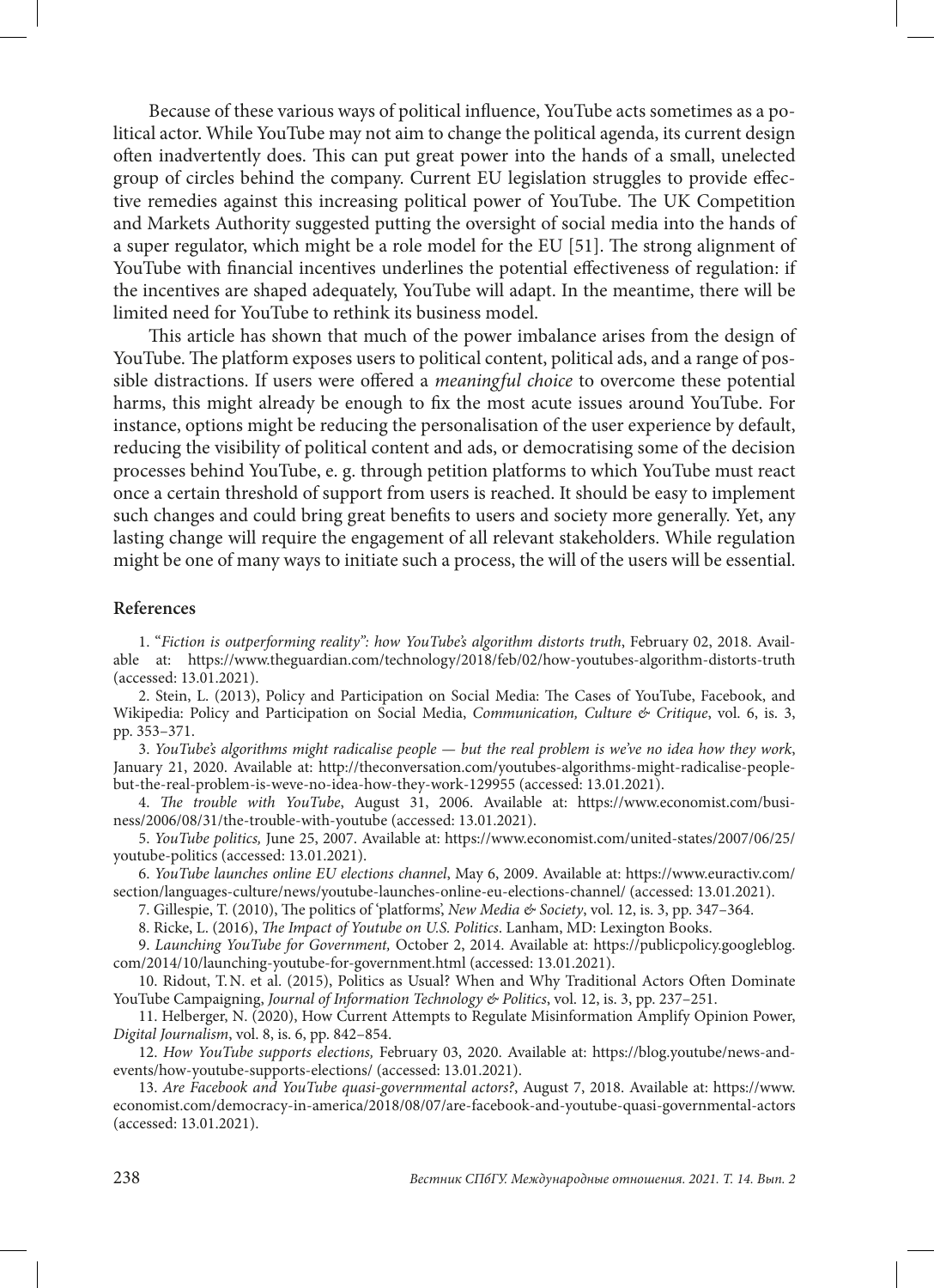14. Scheufele, D.A. (1999), Framing as a theory of media effects, *Journal of Communication*, vol. 49, is. 1, pp. 103–122.

15. Pan, Z. and Kosicki, G.M. (1997), Priming and Media Impact on the Evaluations of the President's Performance, *Communication Research*, vol. 24, is. 1, pp. 3–30.

16. Brewer, P.R., Graf, J. and Willnat, L. (2003), Priming or Framing: Media Influence on Attitudes Toward Foreign Countries, *Gazette* (Leiden, Netherlands), no. 65 (6), pp. 493–508.

17. Scheufele, D.A. and Tewksbury, D. (2007), Framing, Agenda Setting, and Priming: The Evolution of Three Media Effects Models, *Journal of Communication*, vol. 57, is. 1, pp. 9–20.

18. Entman, R.M. (2007), Framing Bias: Media in the Distribution of Power, *Journal of Communication*, vol. 57, is. 1, pp. 163–173.

19. Fairclough, N. (1995), *Media discourse*. London: Arnold.

20. Eilders, C. (2000), Media as political actors? Issue focusing and selective emphasis in the German quality press, *German Politics*, vol. 9, is. 3, pp. 181–206.

21. Klinger, U. and Svensson, J. (2015), Network Media Logic: Some Conceptual Considerations, in Bruns, A. et al. (eds.), *The Routledge Companion to Social Media and Politics*. New York, NY: Routledge, pp. 23–38.

22. Enli, G. S. and Skogerbø, E. (2013), Personalized Campaigns in Party-Centred Politics. Information, *Communication & Society*, vol. 16, is. 5, pp. 757–774.

23. Klinger, U. (2013), Mastering the Art of Social Media, *Information, Communication & Society*, vol. 16, is. 5, pp. 717–736.

24. Shirky, C. (2011), The Political Power of Social Media: Technology, the Public Sphere, and Political Change, *Foreign Affairs*, vol. 90, is. 1, pp. 28–41.

25. Page, B.I. (1996), The Mass Media as Political Actors, *PS: Political Science and Politics*, vol. 29, is. 1, pp. 20–24.

26. Entman, R.M. (1993), Framing: Toward Clarification of a Fractured Paradigm, *Journal of Communication*, vol. 43, is. 4, pp. 51–58.

27. Olson, M. (2003), *The Logic of Collective Action: Public Goods and the Theory of Groups,* 21. printing. Cambridge, Mass.: Harvard University Press.

28. Gilens, M. and Page, B.I. (2014), Testing Theories of American Politics: Elites, Interest Groups, and Average Citizens, *Perspectives on Politics*, vol. 12, is. 3, pp. 564–581.

29. *My final letter in 2019: Updates for this year,* November 21, 2019. Available at: [https://blog.youtube/](https://blog.youtube/inside-youtube/my-final-letter-in-2019/) [inside-youtube/my-final-letter-in-2019/](https://blog.youtube/inside-youtube/my-final-letter-in-2019/) (accessed: 13.01.2021).

30. *A final update on our priorities for 2018*, October 22, 2018. Available at: https://blog.youtube/insideyoutube/a-final-update-on-our-priorities-for/ (accessed: 13.01.2021).

31. *A bitter fight between YouTube and the EU could have major implications for US tech regulation*, December 27, 2018. Available at: [https://www.businessinsider.com/youtube-battle-with-the-eu-could-have](https://www.businessinsider.com/youtube-battle-with-the-eu-could-have-major-implications-for-us-tech-regulation-2018-12)[major-implications-for-us-tech-regulation-2018-12](https://www.businessinsider.com/youtube-battle-with-the-eu-could-have-major-implications-for-us-tech-regulation-2018-12) (accessed: 13.01.2021).

32. *How YouTube makes users lobby in-house against copyright directive,* December 7, 2018. Available at: [https://www.euractiv.com/section/digital/news/how-youtube-makes-users-lobby-in-house-against-cop](https://www.euractiv.com/section/digital/news/how-youtube-makes-users-lobby-in-house-against-copyright-directive/)[yright-directive/](https://www.euractiv.com/section/digital/news/how-youtube-makes-users-lobby-in-house-against-copyright-directive/) (accessed: 13.01.2021).

33. *How Political Ads and Video Content Influence Voter Opinion*, March 2016. Available at: [https://www.](https://www.thinkwithgoogle.com/marketing-strategies/video/political-ads-video-content-influence-voter-opinion/) [thinkwithgoogle.com/marketing-strategies/video/political-ads-video-content-influence-voter-opinion/](https://www.thinkwithgoogle.com/marketing-strategies/video/political-ads-video-content-influence-voter-opinion/) (accessed: 13.01.2021).

34. Dobber, T., Fathaigh, R.Ó. and Borgesius, F.J.Z. (2019), The regulation of online political microtargeting in Europe, *Internet Policy Review*, vol. 8, is. 4, https://doi.org/10.14763/2019.4.1440

35. *YouTube's advertising policy*, June 13, 2017. Available at: [https://www.europarl.europa.eu/doceo/](https://www.europarl.europa.eu/doceo/document/E-8-2017-003926_EN.html) [document/E-8-2017-003926\\_EN.html](https://www.europarl.europa.eu/doceo/document/E-8-2017-003926_EN.html) (accessed: 13.01.2021).

36. *Answer to Question No E-003926/17*, September 15, 2017. Available at: [https://www.europarl.europa.](https://www.europarl.europa.eu/doceo/document/E-8-2017-003926-ASW_EN.html) [eu/doceo/document/E-8-2017-003926-ASW\\_EN.html](https://www.europarl.europa.eu/doceo/document/E-8-2017-003926-ASW_EN.html) (accessed: 13.01.2021).

37. *YouTube, the Great Radicalize,*. March 10, 2018. Available at: [https://www.nytimes.com/2018/03/10/](https://www.nytimes.com/2018/03/10/opinion/sunday/youtube-politics-radical.html) [opinion/sunday/youtube-politics-radical.html](https://www.nytimes.com/2018/03/10/opinion/sunday/youtube-politics-radical.html) (accessed: 13.01.2021).

38. Lewis, R. (2018), *Broadcasting the Reactionary Right on YouTube. Data & Society Research Institute*. Available at: https://datasociety.net/wp-content/uploads/2018/09/DS\_Alternative\_Influence.pdf (accessed: 18.01.2021).

39. Abul-Fottouh, D., Song, M.Y. and Gruzd, A. (2020), Examining algorithmic biases in YouTube's recommendations of vaccine videos, *International Journal of Medical Informatics*, vol. 140, [https://doi.](https://doi.org/10.1016/j.ijmedinf.2020.104175) [org/10.1016/j.ijmedinf.2020.104175](https://doi.org/10.1016/j.ijmedinf.2020.104175)

40. *About YouTube*. Available at:<https://www.youtube.com/intl/en-GB/about/> (accessed: 13.01.2021).